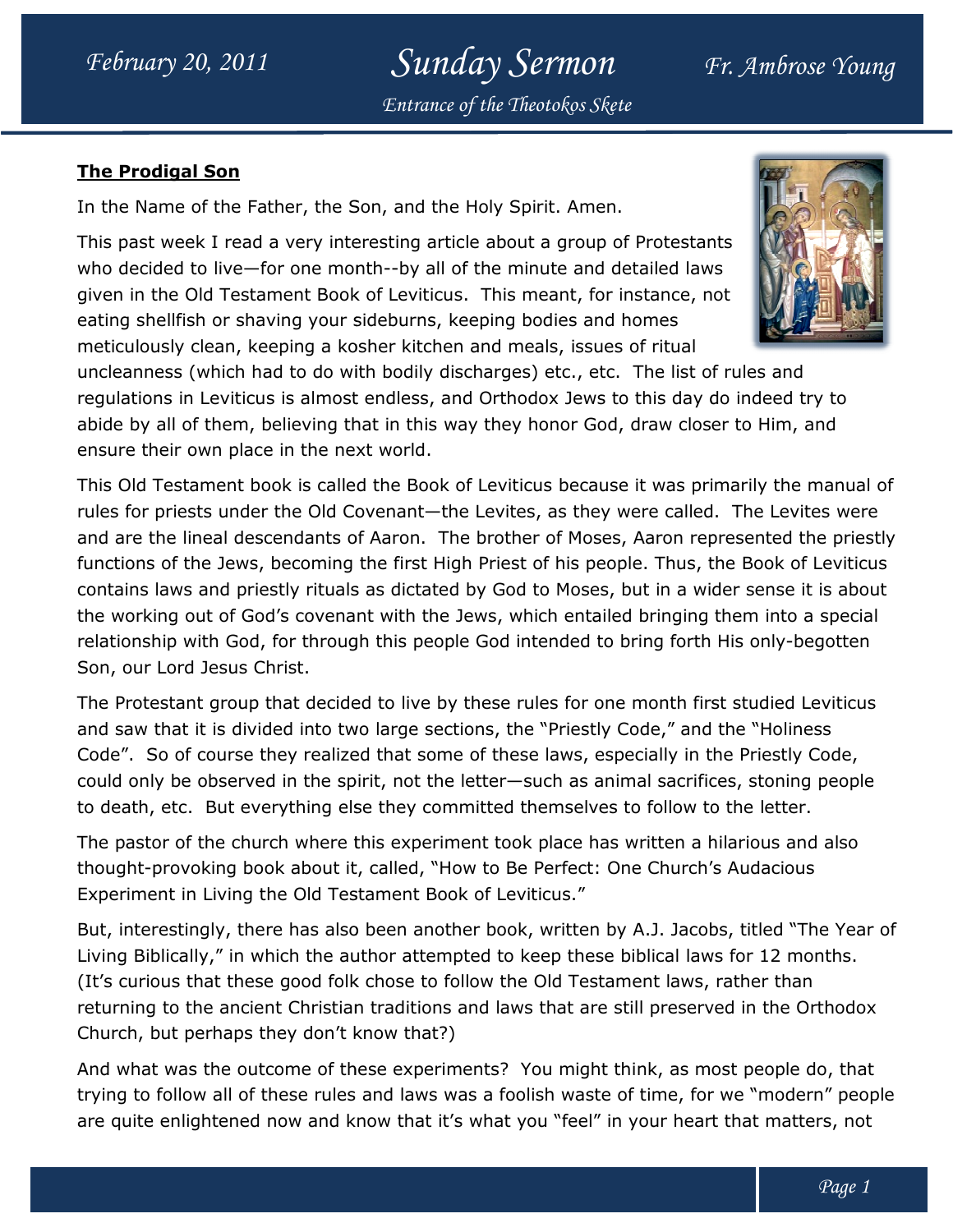## February 20, 2011 Sunday Sermon Fr. Ambrose Young Entrance of the Theotokos Skete

whether you obey laws and regulations. For us, everything is now subjective and relative; there are no absolutes. For many Protestants this goes a step further because they believe that they are saved only by Faith, not by Works. (In Orthodox Christianity, by the way, we believe that Works are a sign that we do indeed have Faith.)

Well, lo and behold, these experimenters with the Book of Leviticus found that a life faithful to God involves both grace—that is Faith—and the Law. They discovered what pious traditional Orthodox Christians have always known and experienced: that nothing is too small or unimportant for God to be concerned about and, conversely, nothing is too big. In fact, they discovered that observing the outward rules had a positive transformative effect on their souls, their minds, their emotions and their lives. They recovered the almost forgotten virtue of integrity—whereby we are the same on the outside as we are on the inside. They discovered the power of obedience to tradition, something that is now almost completely lost in Western Christianity.

Now, what does this have to do with us Orthodox Christians today? Does this mean that we should be following the laws outlined in Leviticus?

No. Although Christ did not abolish the Law, He fulfilled it, and He gave to His Church the power to bind and to loose, to legislate and to organize, and promised that the Holy Spirit would guide the Church "into all truth." Therefore, the Holy Fathers of the Church have discerned what, in the Old Testament, has been fulfilled and perfected in the New Testament, and what has not. The Church has not abolished the necessity to follow rules and laws and regulations, but she has seen how these are to be applied in a way that leads us to salvation, to theosis. In a short sermon I can only cite just one example. In Leviticus the Jews were given the law of circumcision, and Jews still follow this to this day. God intended this to be a visible sign that His people were completely separate from other people and tribes on the earth. But under the New Law given by Christ to His Church, fleshly circumcision was taken to a much higher level and fulfilled, when St. Paul explained that we are to circumcise our hearts—because it is through the inner life of the spirit that we are to be different from others, not from a mark on the body. Thus, the law of circumcision was not abolished, but was fulfilled and perfected.

Now, let us take this a step further and recall that this is the Sunday of the Prodigal Son.

We read this parable in the Gospel this morning. It is one of the preparatory Sundays leading us into the sacred and holy season of the Great Fast. Lent is a time when many rules and regulations kick in for observant Orthodox believers, although in America you wouldn't know it, so assimilated are we into the easy-going and self-centered culture of American materialism, where we deny ourselves nothing, especially when it comes to food. (It is not a coincidence that Americans are among the most obese people on the face of the earth.) Yet,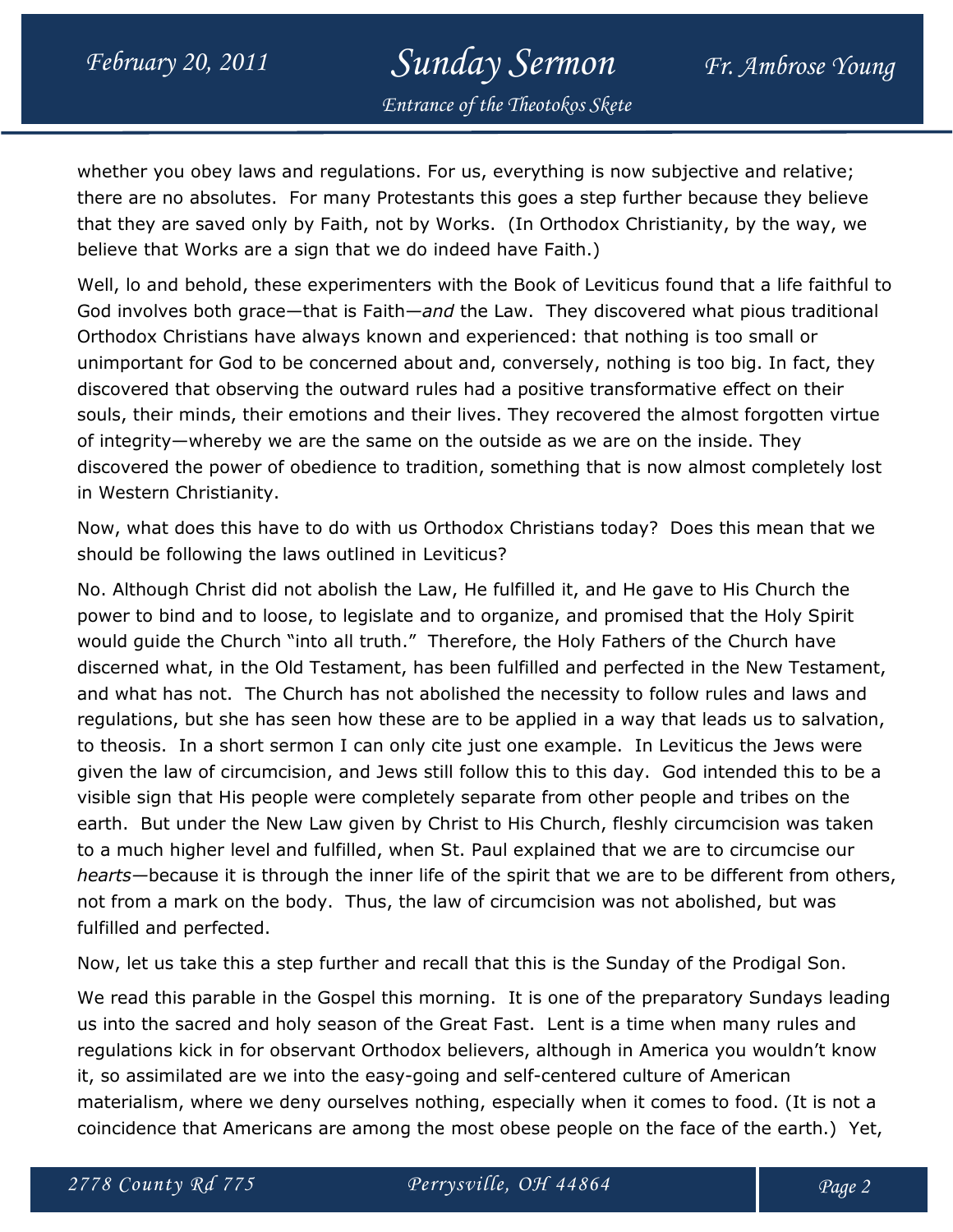## February 20, 2011 Sunday Sermon Fr. Ambrose Young

Entrance of the Theotokos Skete

we are enjoined by tradition, going all the way back to the earliest centuries of Christianity, before there were any divisions in the Church, to fast from certain foods in a significant way during these holy forty days leading up to Passion Week and Pascha. And we know what this means. We know what the fasting rules are. This is not a secret, nor is it only for priests and monks and nuns as a Russian lay woman once brazenly told me. Fasting in the appointed seasons and on the appointed days of the Church year is not optional, according to the canons of the Church Councils, the teaching of the Fathers, and the example of the saints. In fact, several righteous and holy elders have gone so far as to say that he who does not fast, is not a Christian! Paying attention to the rules of fasting is one of the ways in which the Lord wishes to set us apart from unbelievers. We remember that He said that after He, the Bridegroom, would be taken away, then His followers would fast. God knows that fasting is one of the most important tools we have for spiritual growth and overcoming passions, sins, and temptations. We do not fast for God. He doesn't need our fasting. We fast for ourselves; we are the ones who need it, for if we wish to be saved, fasting is not voluntary; it is mandatory. The only exceptions are for health and illness and old age—although, in my experience, I have known very old Orthodox men and women to fast more rigorously than even healthy young people!

But keeping the appointed fasts of the Church year are not the only rules we are advised to implement. Orthodoxy is a *complete* way of life—although you wouldn't probably be aware of that in this country, in western culture. Orthodoxy is the water in which we swim, like fish. Orthodoxy is our nationality; it is our race, our tribe, our home. It affects everything we do and all that we are, and not just what we eat. It affects how we dress—always modestly--and not just when we go to church. It affects the kind of entertainment we seek out; it puts a break on our impulse to buy and indulge ourselves unnecessarily. But most of all, it means that we are to govern ourselves and our lives by the law of love, given by Christ, who has first loved us, so that we might love Him and each other, keeping in mind that "God  $is$  love."

The Prodigal Son in today's Gospel had forsaken all of the traditions of his ancestors, the laws and rules which God had given to His people for their sanctification. He had greatly grieved His father and gone off with his share of his inheritance to waste it and his life in sin and degradation. His return to his father and his home is not just a question of repentance and forgiveness, but of a decision made by the Prodigal Son to once again immerse himself in the saving traditions and rules of his family his tribe.

May those of us, who have perhaps neglected the "saving traditions and rules" of our own Orthodox "tribe," or who have never bothered to learn them, or were never taught them, may we, too, like the Prodigal Son, now return home to our Heavenly Father through this coming season of Lent. May we consecrate this time to studying, learning, and living—by keeping the